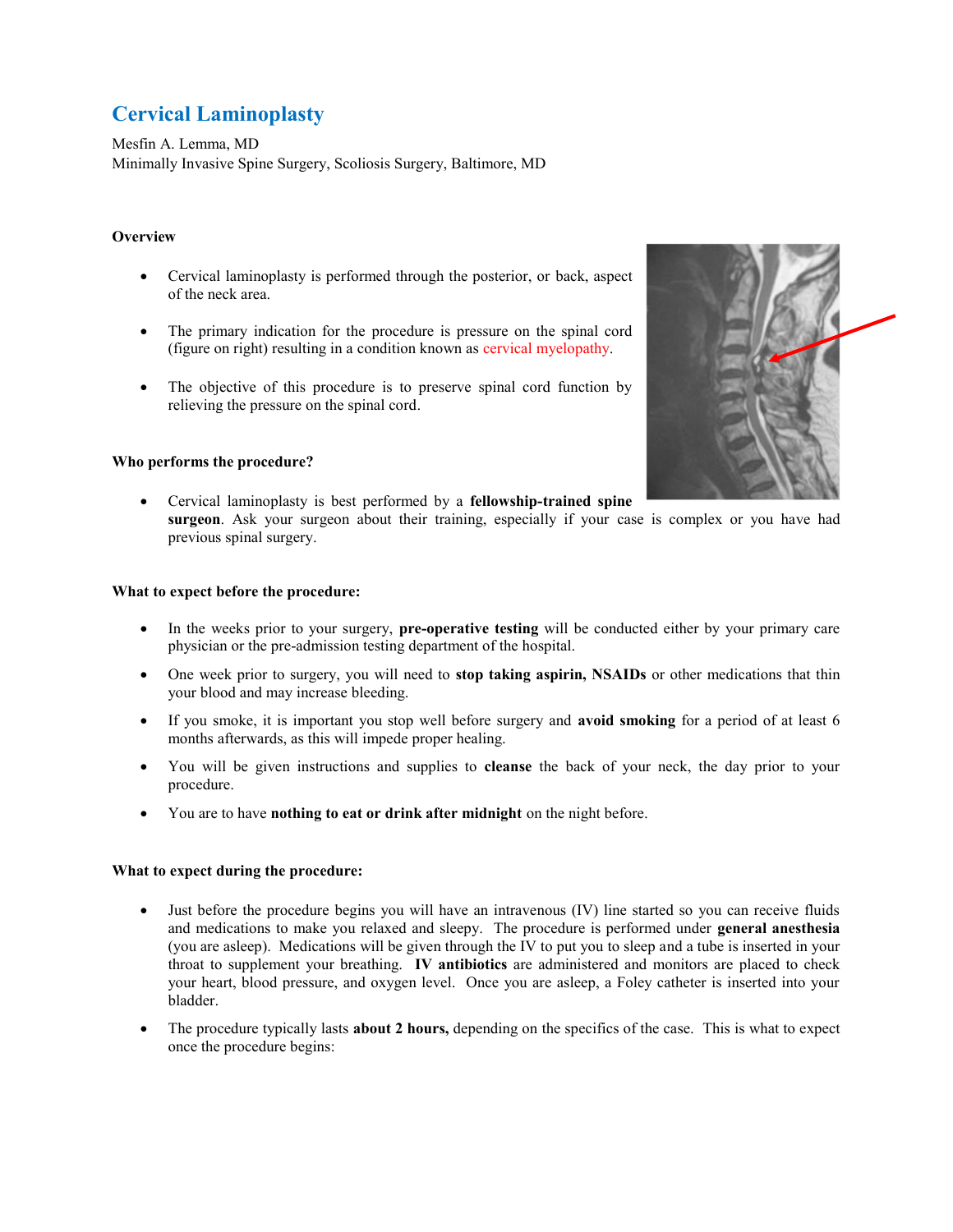# **1. Surgical approach**

- You are positioned face down (prone) on a specialized, cushioned operating table.
- The area of your neck where the incision will be made is cleansed with a special solution to kill the germs on the skin.
- An incision is made in the midline, overlying the affected area.
- The spinal muscles are then gently elevated off the spine.

# **2. Decompression**

- The section of bone that covers the back of the spinal cord, called the lamina, is elevated to relieve the compression. One side of the lamina is cut through completely and the other is cut partially, enabling it to swing open in a manner similar to a door, therefore increasing the amount of room for the spinal cord and decreasing compression on the nerves.
- It is then held open with titanium spacers or bone graft and plates.

# **3. Closure**

- A drain is placed and the incision is closed. Skin staples are used to close the skin.
- A small dressing is applied over the incision, and a neck brace is applied on your neck. You will then be taken to the recovery area.

# **What to expect after the procedure:**

- Patients are typically admitted to the hospital for a **2 night stay**.
- In the recovery area, you will be observed until you recover from the anesthesia, then transferred to the floor.
- You will be encouraged to get out of bed and move around as soon as you are able to.
- Pain pills on an empty stomach may result in nausea, so initially IV pain medications are self-administered through a PCA, or **patient-controlled analgesia**.
- IV fluids will be continued until you can drink fluids well by mouth.
- Once you are able to drink normally, your diet will be advanced to your **normal diet** and you will be switched to pain pills.
- **Physical therapy and occupational therapy** will see you prior to your discharge from the hospital to make sure you are comfortable walking, escalating stairs and performing other activities of daily living.
- For most cases, a **soft neck brace for a period of 2 weeks is all that is needed**. Some patients, however, may require a hard cervical collar for 6 weeks.

# **Recovery and rehabilitation at home:**

- Keep in mind, everybody is different, and therefore the amount of time it takes to return to normal activities is different for each individual.
- Discomfort should decrease a little each day, like a dimmer switch as opposed to an on-off switch. Most patients are able to return to most activities by **4 - 6 weeks**, although complete recovery may take between 6 and 12 weeks. You will not be able to drive a car for about 2 weeks following the procedure.